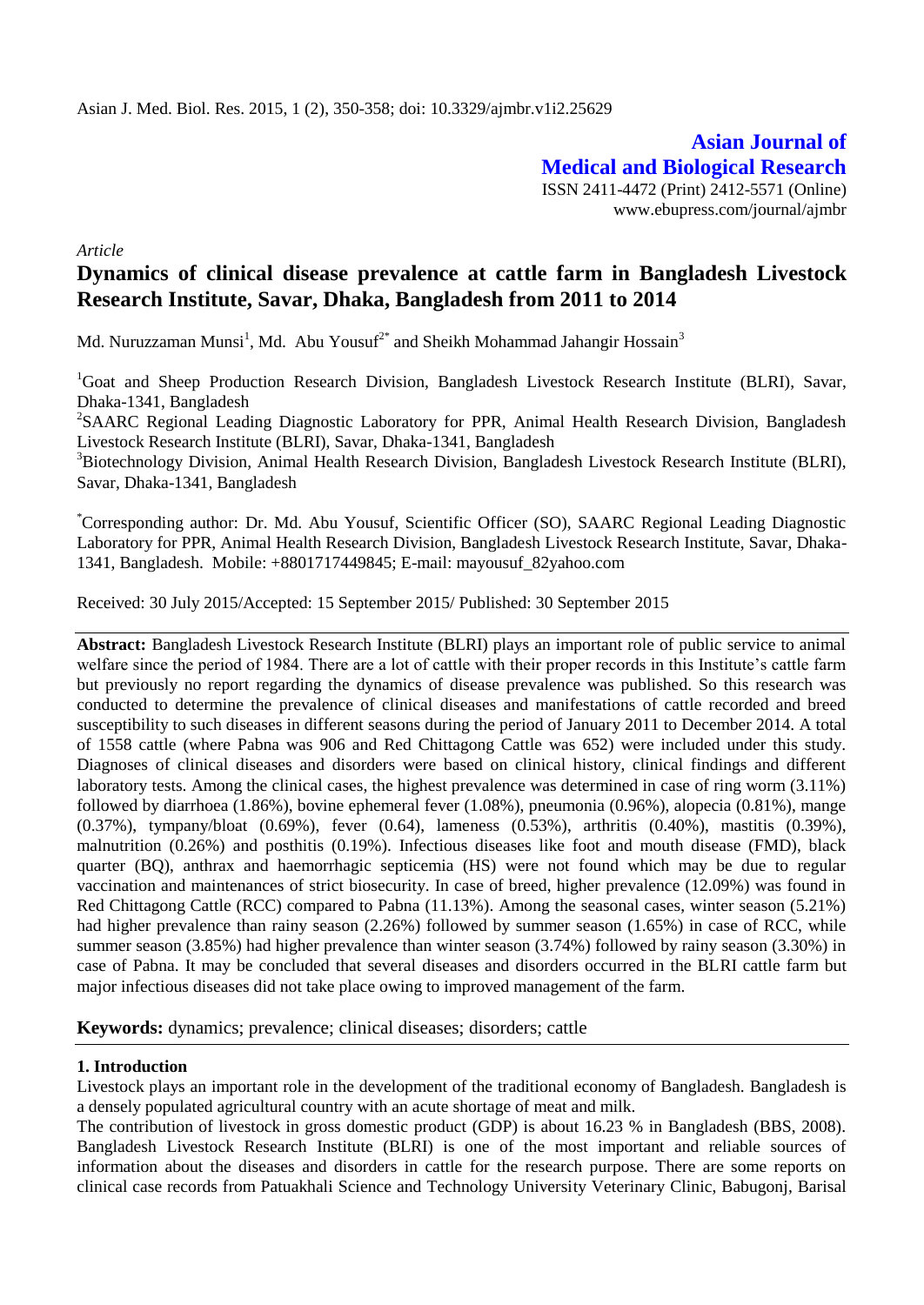(Rahman *et al.*, 2012), Chandanaish Upazila of Chittagong district, Bangladesh (Pallab *et al.*, 2012), Ulipur Upazila Veterinary Hospital, Kurigram (Kabir *et al.*, 2010), Bangladesh Agricultural University Veterinary Clinic (Samad, 2001; Samad *et al.*, 2002) and Teaching Veterinary Hospital (TVH) in Chittagong Veterinary and Animal Sciences University (Parvez *et.al.*2014,) This research works helps to describe the prevalence of clinical diseases and manifestations recorded in BLRI in the district of Dhaka, Bangladesh and in extension to control them in Bangladesh context. The prevalence represents existing cases at a specific moment and incidence measures how fast new cases occur. Prevalence of clinical diseases and disorders were analyzed on the basis of year, breed and season. So that an appropriate control strategy has to be designed and applied, which helps to prevent of these disease conditions in this farm and the prevalence represents existing cases at a

### **2. Materials and Methods**

### **2.1. Study area, animals and duration**

specific moment and incidence measures how fast new cases occur.

The study was carried out on1558 cattle (Pabna 906 and RCC 652) at BLRI cattle farm, Savar, Dhaka, Bangladesh. The study work was conducted during the period from January 2011 to December 2014. The study period was divided into three seasons viz. summer (March to June), rainy season (July to October) and winter (November to February) on the basis of local climatic conditions.

### **2.2. Feeding management of animals**

All animals were reared in semi**-**intensive method and allowed for grazing in the selected land of BLRI from 8 AM to 2 PM. The concentrate feeds were supplied as per standard feeding schedule.

### **2.3. Vaccination programme of the animals**

The vaccination against FMD, anthrax, black quarter (BQ) and hemorrhagic septicemia (HS) was performed on regular basis in this farm.

### **2.4. Diagnosis and recording of diseases**

The clinical history, clinical findings and relevant laboratory tests were considered for the diagnoses of diseases. The data were recorded properly in the particular register at the BLRI cattle farm, Savar, Dhaka, Bangladesh.

#### **2.5. Data analysis**

The data were analysed by using SPSS software version 12 (SPSS, Inc.,Chicago, IL, USA) for tdetermining the prevalence of clinical diseases.

#### **3. Results and Discussion**

During the study period (2011-2014) the following diseases and disorders were recorded and their prevalence was determined accordingly.

#### **Pneumonia**

The average prevalence of pneumonia in the farm irrespective of breeds and seasons was 0.96% (Table 1 and Figure 1) which was almost similar to the findings of Samad (2001), Parvez *et al.,* (2014) and Samad *et al.*  (2002). On the other hand, Rahman *et al.,* (2012) recorded 5.1% pneumonia in cattle.

Regarding the breeds, the prevalence of pneumonia was noticed higher in the RCC breed (1.05%) than of Pabna breed (0.88%) (Table 2 and Figure 2).

Considering the seasons, in case of RCC the highest prevalence was found in winter season (0.44%) and the lowest was in summer season (0.11%); whereas in case of Pabna cattle the highest prevalence was found in rainy season (0.45%) and the lowest was in both summer as well as winter (0.3%) (Tables 3, 4 and Figures 3, 4). This observation contradicts with the report of Samad *et al.* (2002) who reported the highest percentage of pneumonia in cattle during winter (47.06%) in comparison to rainy and summer seasons.

#### **Diarrhoea**

The average prevalence of diarrhoea in the farm irrespective of breeds and seasons was 1.86% (Table 1 and Figure 1) which was much lower than the findings of Rahman *et al.,* (1999, 2012), Samad (2001), Hoque and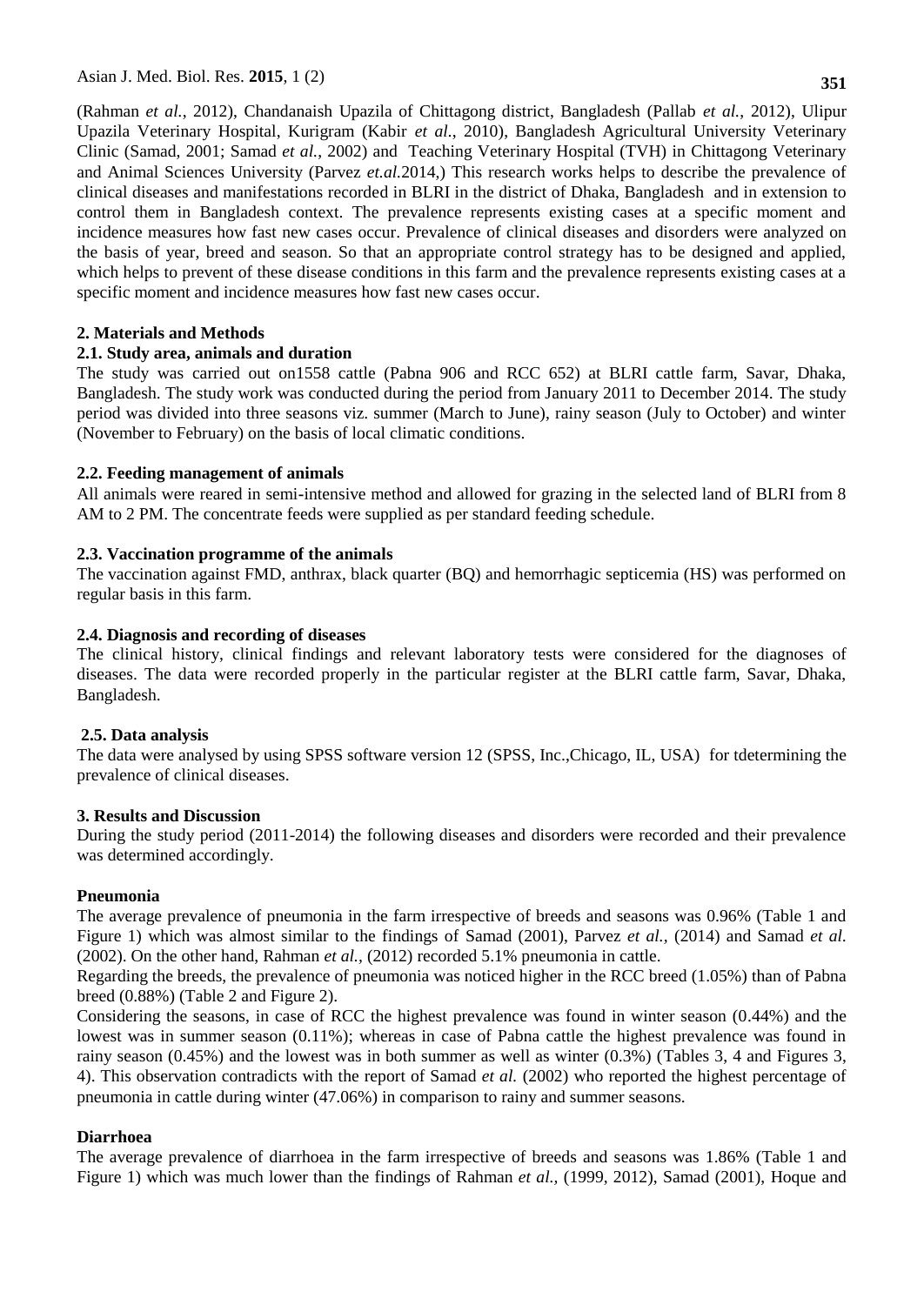Samad (1996, 1997). This lower prevalence of diarrhoea in our farm may be due to hygienic management of the farm.

Regarding the breeds, the prevalence of diarrhoea was noticed higher in the Pabna breed (2.77%) than of RCC breed (0.60%) (Table 2 and Figure 2).

Considering the seasons, in case of RCC the highest prevalence was found in rainy season (0.30%) and the lowest was in summer and winter season (0.15%); whereas in case of Pabna cattle the highest prevalence was found in winter season (1.32%) and the lowest was in the rainy season (0.66%) (Tables 3, 4 and Figures 3, 4).

### **Tympany/Bloat**

The average prevalence of tympany/bloat in the farm irrespective of breeds and seasons was 0.69% (Table 1 and Figure 1) which was remarkably less than the findings of Sutradhar *et al.*, (2000), Rahman *et al.,* (2012), Hossain *et al.,* (1994) and Samad (2001).

Considering the breeds, the prevalence of tympany/bloat was noticed higher in the Pabna breed (0.88%) than of RCC breed (0.54%) (Table 2 and Figure 2).

Regarding the seasons, in case of RCC the prevalence was 0.45% in summer season but no prevalence was in winter and rainy season; whereas in case of Pabna cattle the highest prevalence was found in winter and rainy season (0.33%) and the lowest was in summer (Table 3, 4 and Figure 3, 4) almost similar to the report of Rahman *et al.,* (1999).

### **Fever**

The average prevalence of fever of unknown etiology in the farm irrespective of breeds and seasons was 0.64% (Table 1 and Figure 1). The percentage of occurrence of fever in this study was lower than the earlier reports of 5.1% to 12.1% cases of fever in cattle (Pharo, 1987; Hoque and Samad, 1996; Samad, 2001; Samad *et al.*, 2002; Rahman *et al.*, 2012).

In case of the breeds, the prevalence of fever was higher in the pabna breed (0.99%) than that of RCC breed (0.15%) (Table 2 and Figure 2).

Regarding the seasons, in case of RCC the prevalence of fever was only found in winter season (0.15%); whereas in case of Pabna cattle the highest prevalence was found in rainy season (0.44%) and the lowest was in winter (0.22%) (Table 3, 4 and Figure 3, 4). But Samad *et al.* (2002) reported higher percentage of fever in calves during rainy and summer seasons.

#### **Alopecia**

The mean prevalence of alopecia in the farm irrespective of breeds and seasons was 0.81% (Table 1 and Figure 1); while in case of the breeds, the prevalence was higher in the RCC breed (1.20%) than that of Pabna breed (0.55%) (Table 2 and Figure 2) which was mostly due to mineral deficiency.

Regarding the seasons, in case of RCC the prevalence of alopecia were 0.75%, 0.30% and 0.15%, respectively for summer, winter and rainy season; whereas in case of Pabna cattle these prevalence were 0.22%, 0.11% and 0.22%, respectively (Tables 3, 4 and Figures 3, 4).

#### **Malnutrition**

In this study, 0.26% prevalence of malnutrition was determined (Table 1 and Figure 1). It has been reported earlier in Bangladesh that 3.14% calves suffer from malnutrition (Samad, 2008). The percentage of occurrence of malnutrition in this study was lower than the earlier reports of 5.1% to 12.1% cases of fever in cattle (Pharo, 1987; Hoque and Samad, 1996; Samad, 2001; Samad *et al.*, 2002; Rahman *et al.*, 2012).

In respect of breeds, the prevalence of malnutrition was only found in the Pabna breed (0.44%) (Table 2 and Figure 2).

Regarding the seasons, in case of Pabna cattle the prevalence was equal (0.22%) both in summer and winter but no prevalence in the rainy season (Tables 3, 4 and Figures 3, 4) owing to feed sufficiency during rainy season.

#### **Mastitis**

The average prevalence of mastitis in the farm irrespective of breeds and seasons was 0.39% (Table 1 and Figure 1) which was almost similar to the findings of Nooruddin *et al.* (1986) and Rahman *et al.* (1999) who reported 0.37% and 0.65% clinical mastitis in cows. On the contrary, Sarker *et al.* (1999) and Samad (2001) who reported clinical mastitis in cows 0.89% and 0.71%, respectively.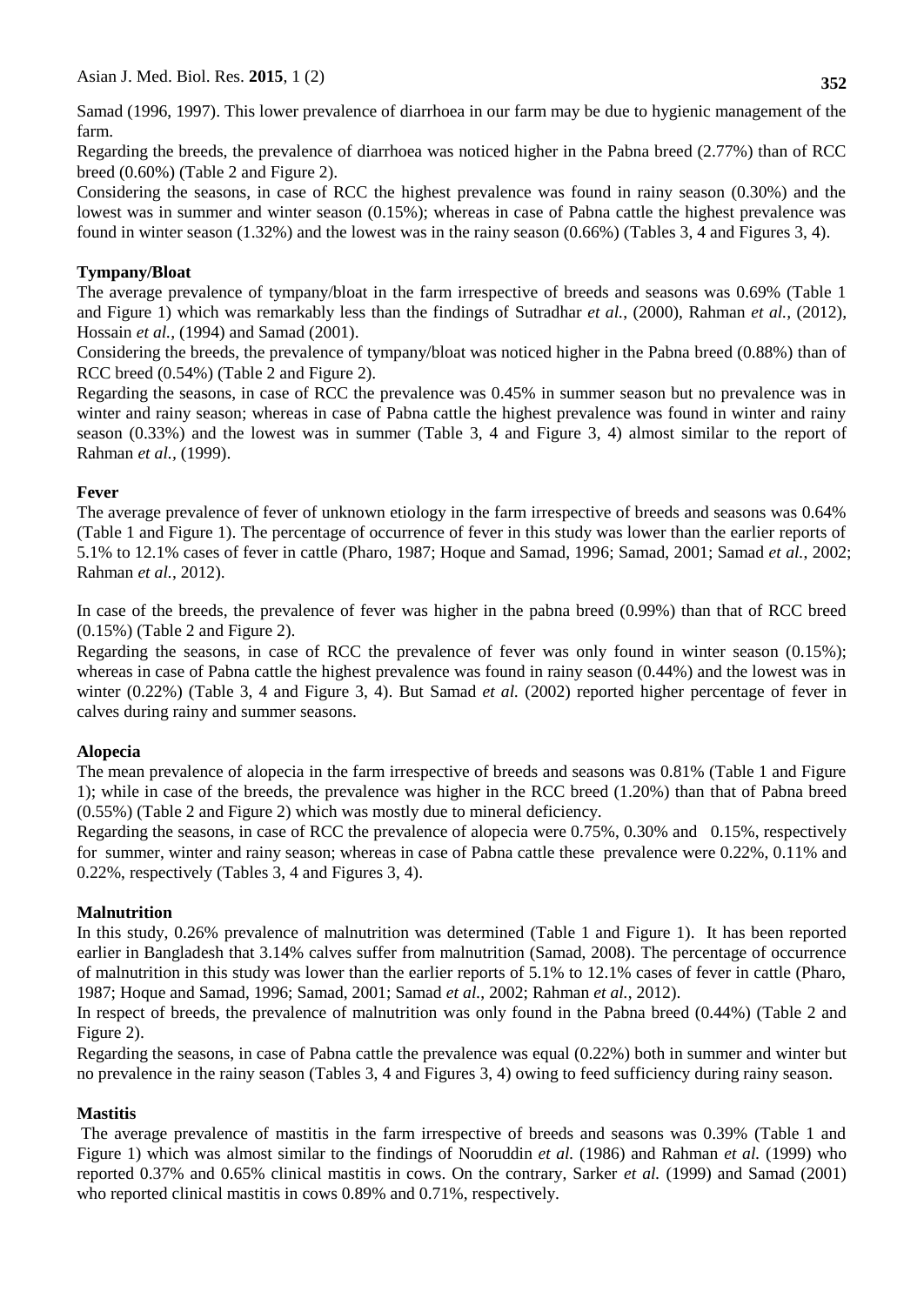In respect of breeds, the prevalence of mastitis was determined higher in the RCC breed (0.45%) than of Pabna breed (0.33%) (Table 2 and Figure 2).

Considering the seasons, in case of RCC the highest prevalence was found in summer season (0.30%) and the lowest was in winter season (0.11%); whereas in case of Pabna cattle the prevalence was equal (0.22%) both in summer and winter but no prevalence in the rainy season (Tables 3, 4 and Figures 3, 4). Conversely, Samad (2001) reported higher cases of clinical mastitis during summer (38.67%) and rainy (38.67%) seasons than winter (22.66%).

## **Posthitis**

The mean prevalence of posthitis in the farm irrespective of breeds and seasons was 0.19% only (Table 1 and Figure 1); while in case of the breeds, the prevalence was higher in the Pabna breed (1.22%) than that of RCC breed (0.15%) (Table 2 and Figure 2). Samad (2001) recorded 0.31% of balanoposthitis in young bulls. However, Hossain *et al.* (1986) and Nooruddin *et al.* (1986) recorded 3.9% and 1.44% cases of posthitis in cattle, respectively.

Regarding the seasons, in case of RCC the prevalence of posthitis was only found in the rainy season; whereas in case of Pabna cattle 0.11% prevalence were only in the summer and rainy season, respectively (Tables 3, 4 and Figures 3, 4). Samad (2001) reported higher percentage of posthitis during rainy (42.42%), followed by summer (30.30%) and winter (27.28%) seasons.

### **Black quarter (BQ)**

The was no prevalence of BQ in the farm (Table 1 and Figure 1). This may be due to routine vaccination and hygienic management of the farm. On the other hand, Rahman *et al.* (1999) and Samad (2001) who reported 0.31%, 0.46% and 0.23% incidence of BQ in cattle.

# **Arthritis**

The average prevalence of arthritis in the farm irrespective of breeds and seasons was 0.40% (Table 1 and Figure 1) which is in agreement with the findings of Samad (2001). Regarding the breeds, the prevalence of arthritis was noticed higher in the Pabna breed (0.55%) than of RCC breed (0.15%) (Table 2 and Figure 2). Considering the seasons, in case of RCC the prevalence was only found in winter season (0.15%); whereas in case of Pabna cattle the prevalence were 0.22%, 0.11% and 0.22%, respectively for summer, winter and rainy

### **Anthrax**

There was no prevalence of anthrax in the farm (Table 1 and Figure 1). This may be due to routine vaccination and hygienic management of the farm.

### **Hemorrhagic septicemia (HS)**

season (Tables 3, 4 and Figures 3, 4).

There was no prevalence of HS in the farm (Table 1 and Figure 1). This may be due to routine vaccination and hygienic management of the farm. On the other hand, Samad *et al.* (2002) reported 0.7% prevalence of HS in cattle.

### **Foot-and-mouth disease (FMD)**

There was no prevalence of HS in the farm (Table 1 and Figure 1). This may be due to routine vaccination and hygienic management of the farm. On the other hand, Samad (2001) and Rahman *et al.* (2012) reported 1.79% and 1.3% cases of FMD in cattle. Comparatively higher prevalence rates of FMD in cattle have been reported by Rahman *et al.* (1972), Hoque and Samad (1996), Sarker *et al.* (1999) and Rahman *et al.* (1999) who reported 5.71%, 10.05%, 8.58% and 5.78%, respectively.

### **Bovine ephemeral fever (BEF)**

The average prevalence of arthritis in the farm irrespective of breeds and seasons was 1.08% (Table 1 and Figure 1) which is much lower than the findings of Sarker *et al.* (2013). Regarding the breeds, the prevalence of arthritis was noticed higher in the Pabna breed (1.54%) than that of RCC breed (0.30%) (Table 2 and Figure 2). Considering the seasons, in case of RCC the prevalence was only found in summer season (0.30%); whereas in case of Pabna cattle the prevalence were 0.88%, 0.44% and 0%, respectively for summer, winter and rainy season (Tables 3, 4 and Figures 3, 4).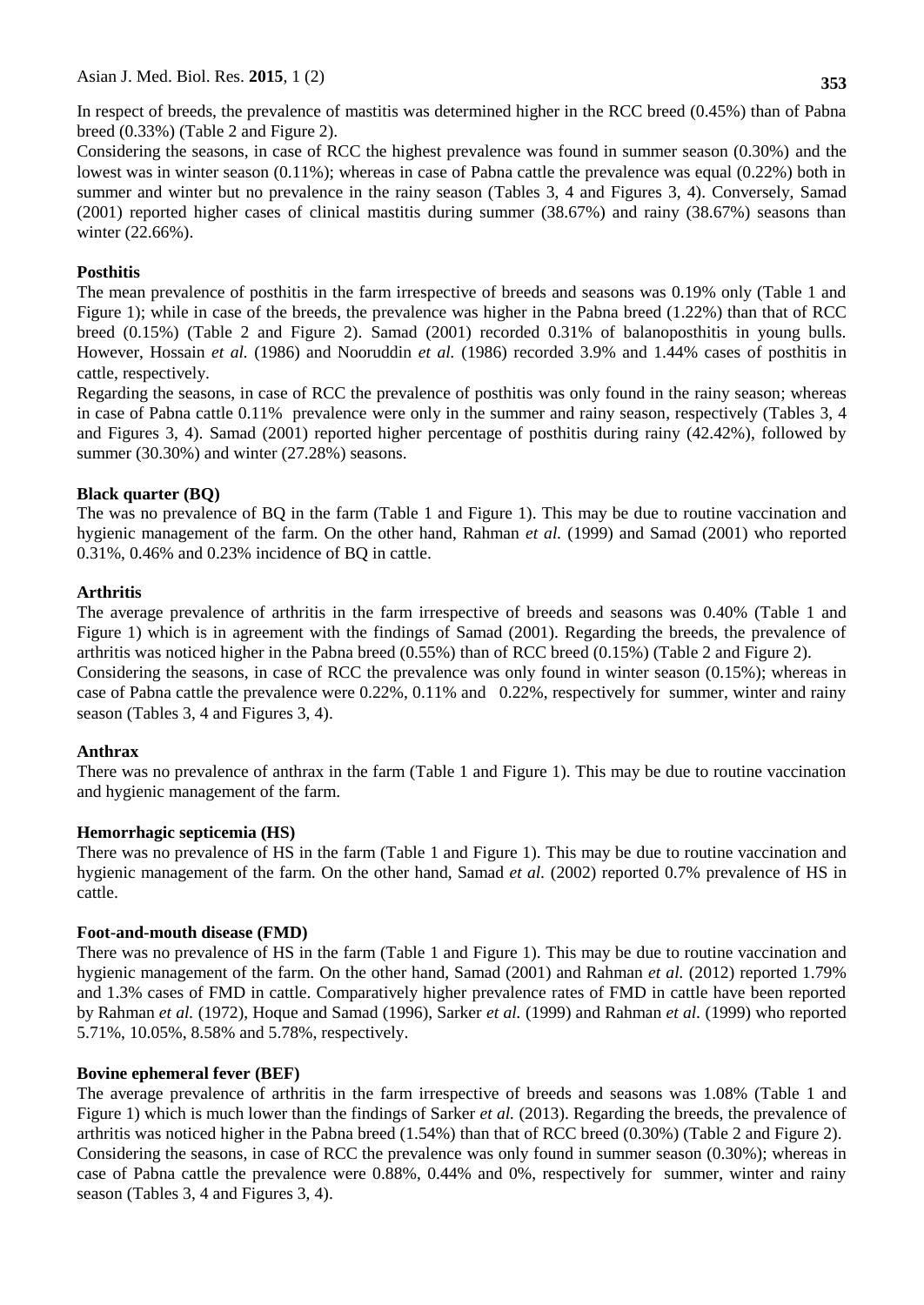### **Ringworm**

The average prevalence of ringworm in the farm irrespective of breeds and seasons was 3.11% (Table 1 and Figure 1). Samad *et al.* (2002) also reported dermatitis (9.64%) as the major skin disease of calves.

Regarding the breeds, the prevalence of ringworm was only found in the RCC breed (7.20%) (Table 2 and Figure 2) and the highest prevalence was found in winter season (4.05%) (Tables 3, 4 and Figures 3, 4).

### **Mange**

The average prevalence of mange in the farm irrespective of breeds and seasons was 0.37% (Table 1 and Figure 1) which was almost similar to the findings of Samad (2001) who recorded 0.33% in cattle. Regarding the breeds, the prevalence of mange was only found in the Pabna breed (1.32%) (Table 2 and Figure 2) and the highest prevalence was found in the rainy season  $(0.88%)$  (Tables 3, 4 and Figures 3, 4).

### **Lameness**

The average prevalence of lameness in the farm irrespective of breeds and seasons was 0.53% (Table 1 and Figure 1) although Sarker *et al.* (2013) found 6.18% prevalence of lameness in cattle. The prevalence was more in Pabna breed (0.66%) than that of RCC breed (0.30%) (Table 2 and Figure 2). The prevalence was the highest in summer in case of Pabna and in rainy season in case of RCC (Tables 3, 4 and Figures 3, 4).

| Name of diseases and | Prevalance of diseases and disorders (%) |                   |                   |                   |          |  |
|----------------------|------------------------------------------|-------------------|-------------------|-------------------|----------|--|
| disorders            | $2011(n_{1} = 403)$                      | $2012(n_{2}=355)$ | $2013(n_{3=}378)$ | $2014(n_{4=}422)$ | Average  |  |
| Pneumonia            | 0.5                                      | 0.52              | 1.12              | 1.68              | 0.96     |  |
| Diarrhoea            | 1.75                                     | 4.16              | 0.56              | 0.96              | 1.86     |  |
| Tympany/Bloat        | 0.75                                     | 0.78              | 0.28              | 0.96              | 0.69     |  |
| Fever                | 0.75                                     | 0.78              | 0.56              | 0.48              | 0.64     |  |
| Alopecia             | 0.75                                     | 1.3               | $\theta$          | 1.2               | 0.81     |  |
| <b>BQ</b>            | $\Omega$                                 | $\theta$          | $\Omega$          | $\Omega$          | $\Omega$ |  |
| Malnutrition         | 0.25                                     | 0.52              | 0.28              | $\Omega$          | 0.26     |  |
| Posthitis            | 0.25                                     | $\Omega$          | 0.28              | 0.24              | 0.19     |  |
| Lameness             | 0.5                                      | 1.04              | 0.56              | $\mathbf{0}$      | 0.53     |  |
| Ringworm             | 7                                        | 2.08              | 3.36              | $\overline{0}$    | 3.11     |  |
| Anthrax              | $\Omega$                                 | $\Omega$          | $\Omega$          | $\Omega$          | $\Omega$ |  |
| Arthritis            | 0.25                                     | 0.78              | 0.56              | $\mathbf{0}$      | 0.40     |  |
| Mange                |                                          | $\Omega$          | $\Omega$          | 1.92              | 0.73     |  |
| <b>FMD</b>           | $\Omega$                                 | $\Omega$          | $\Omega$          | $\Omega$          | $\Omega$ |  |
| Mastitis             | 0.75                                     | $\Omega$          | 0.56              | 0.24              | 0.39     |  |
| HS                   | $\Omega$                                 | $\Omega$          | $\Omega$          | $\Omega$          | $\Omega$ |  |
| <b>BEF</b>           | 0.25                                     | $\mathbf{0}$      | 3.36              | 0.72              | 1.08     |  |

**Table 1. Overall clinical prevalence of diseases and disorders in cattle at BLRI Cattle farm (2011-2014).**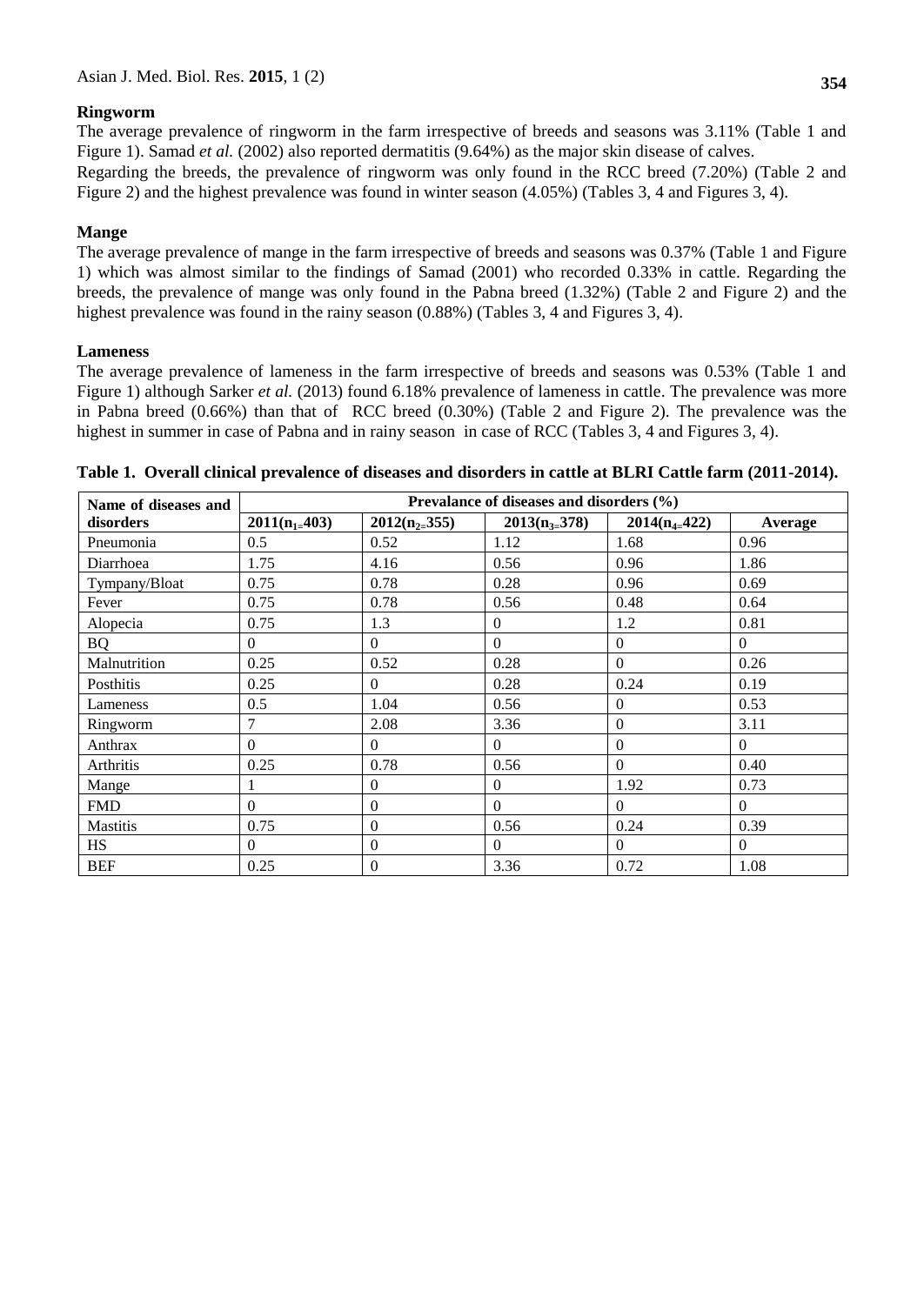| Name of diseases and<br>disorders | Prevalence (%) in Pabna breed<br>$(N_{1=}906)$ | Prevalence $\left(\frac{9}{6}\right)$ in RCC breed $\left(N_{2=652}\right)$ |
|-----------------------------------|------------------------------------------------|-----------------------------------------------------------------------------|
| Pneumonia                         | 0.88                                           | 1.05                                                                        |
| Diarrhoea                         | 2.77                                           | 0.60                                                                        |
| Tympany/Bloat                     | 0.88                                           | 0.54                                                                        |
| Fever                             | 0.99                                           | 0.15                                                                        |
| Alopecia                          | 0.55                                           | 1.20                                                                        |
| <b>BQ</b>                         | $\mathbf{0}$                                   | $\theta$                                                                    |
| Malnutrition                      | 0.44                                           | $\Omega$                                                                    |
| Posthitis                         | 0.22                                           | 0.15                                                                        |
| Lameness                          | 0.66                                           | 0.30                                                                        |
| Ringworm                          | $\theta$                                       | 7.20                                                                        |
| Anthrax                           | $\boldsymbol{0}$                               | $\Omega$                                                                    |
| Arthritis                         | 0.55                                           | 0.15                                                                        |
| Mange                             | 1.32                                           | $\Omega$                                                                    |
| <b>FMD</b>                        | $\Omega$                                       | $\Omega$                                                                    |
| Mastitis                          | 0.33                                           | 0.45                                                                        |
| <b>HS</b>                         | $\Omega$                                       | $\Omega$                                                                    |
| <b>BEF</b>                        | 1.54                                           | 0.30                                                                        |
| <b>Total</b>                      | 11.13                                          | 12.09                                                                       |

**Table 2. Breed wise overall prevalence of diseases and disorders at BLRI Cattle farm (2011-2014).**

**Table 3. Season wise overall prevalence of diseases and disorders of Pabna breed (N1=906) at BLRI cattle farm (2011-2014).**

|                         | Prevalence of diseases and disorders (%) of Pabna breed |                     |                      |  |
|-------------------------|---------------------------------------------------------|---------------------|----------------------|--|
| Name of<br>diseases and | Summer Season (March-                                   | <b>Rainy Season</b> | <b>Winter Season</b> |  |
| disorders               | June)                                                   | (July -October)     | (November-February)  |  |
| Pneumonia               | 0.11                                                    | 0.33                | 0.44                 |  |
| Diarrhoea               | 0.77                                                    | 0.66                | 1.32                 |  |
| Tympany/Bloat           | 0.22                                                    | 0.33                | 0.33                 |  |
| Fever                   | 0.33                                                    | 0.44                | 0.22                 |  |
| Alopecia                | 0.22                                                    | 0.22                | 0.11                 |  |
| <b>BQ</b>               | $\Omega$                                                | $\mathbf{0}$        | $\Omega$             |  |
| Malnutrition            | 0.22                                                    | $\Omega$            | 0.22                 |  |
| Posthitis               | 0.11                                                    | 0.11                | $\Omega$             |  |
| Lameness                | 0.33                                                    | 0.22                | 0.11                 |  |
| Ringworm                | $\Omega$                                                | $\overline{0}$      | $\overline{0}$       |  |
| Anthrax                 | $\Omega$                                                | $\Omega$            | $\Omega$             |  |
| Arthritis               | 0.22                                                    | 0.11                | 0.22                 |  |
| Mange                   | 0.33                                                    | 0.88                | 0.22                 |  |
| <b>FMD</b>              | $\Omega$                                                | $\theta$            | $\Omega$             |  |
| <b>Mastitis</b>         | 0.11                                                    | $\boldsymbol{0}$    | 0.11                 |  |
| <b>HS</b>               | $\Omega$                                                | $\boldsymbol{0}$    | $\Omega$             |  |
| <b>BEF</b>              | 0.88                                                    | $\theta$            | 0.44                 |  |
| <b>Total</b>            | 3.85                                                    | 3.30                | 3.74                 |  |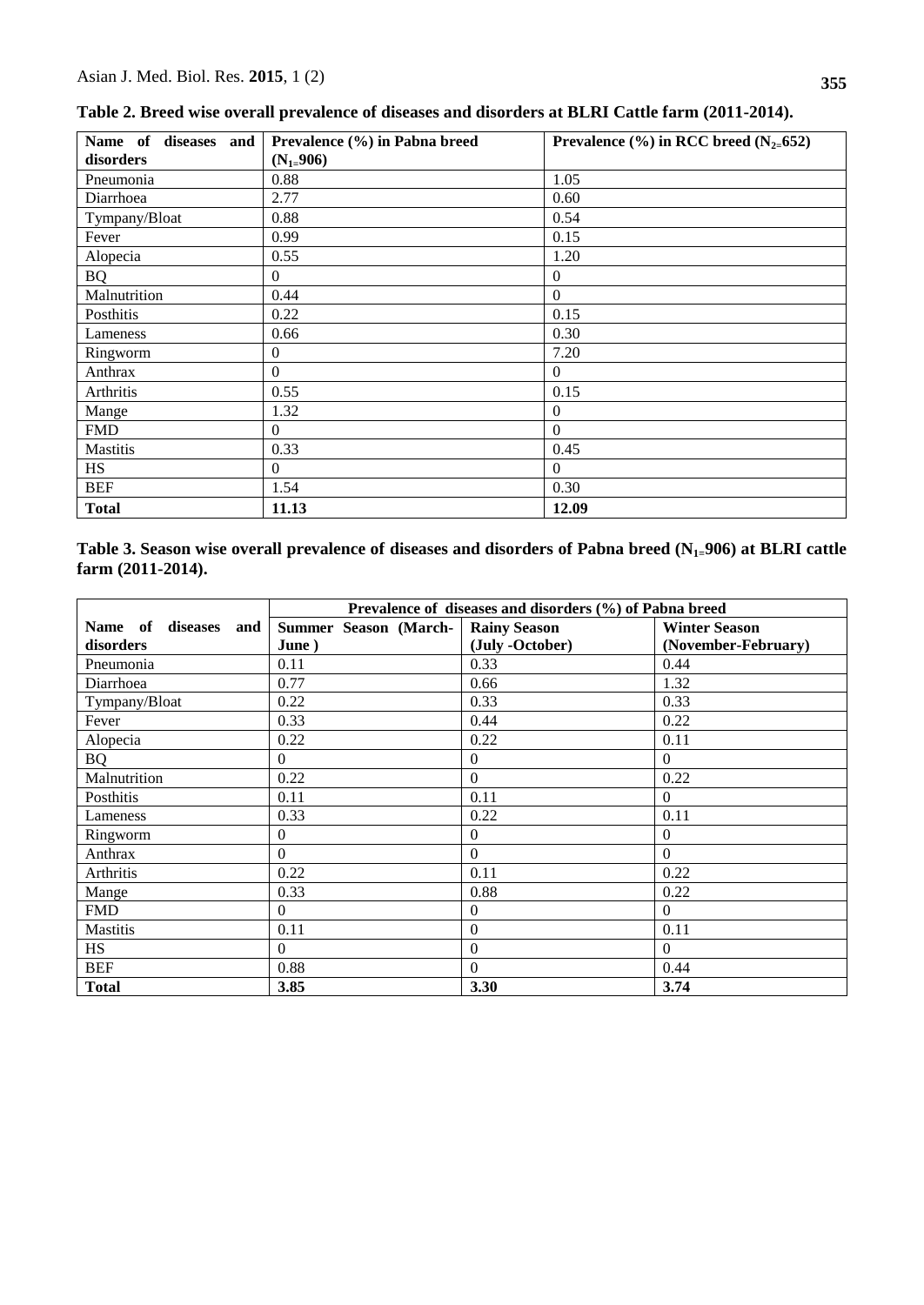|                         | Prevalence of diseases and disorders (%) of RCC breed |                  |                     |
|-------------------------|-------------------------------------------------------|------------------|---------------------|
| Name of<br>diseases and | Summer<br>Season (March-                              | Rainy Season     | Winter Season       |
| disorders               | June)                                                 | (July -October)  | (November-February) |
| Pneumonia               | 0.30                                                  | 0.45             | 0.30                |
| Diarrhoea               | 0.15                                                  | 0.30             | 0.15                |
| Tympany/Bloat           | 0.45                                                  | $\theta$         | $\Omega$            |
| Fever                   | $\Omega$                                              | $\mathbf{0}$     | 0.15                |
| Alopecia                | 0.75                                                  | 0.15             | 0.30                |
| <b>BQ</b>               | $\Omega$                                              | $\boldsymbol{0}$ | $\Omega$            |
| Mastitis                | $\Omega$                                              | $\mathbf{0}$     | $\mathbf{0}$        |
| Posthitis               | $\Omega$                                              | 0.15             | $\mathbf{0}$        |
| Lameness                | $\Omega$                                              | 0.30             | $\Omega$            |
| Ringworm                | 0.16                                                  | $\boldsymbol{0}$ | 4.05                |
| Anthrax                 | $\theta$                                              | $\boldsymbol{0}$ | $\Omega$            |
| Arthritis               | $\Omega$                                              | $\mathbf{0}$     | 0.15                |
| Mange                   | $\boldsymbol{0}$                                      | $\overline{0}$   | $\theta$            |
| <b>FMD</b>              | $\Omega$                                              | $\theta$         | $\Omega$            |
| <b>Mastitis</b>         | 0.15                                                  | 0.30             | 0.11                |
| <b>HS</b>               | $\Omega$                                              | $\overline{0}$   | $\theta$            |
| <b>BEF</b>              | 0.30                                                  | $\Omega$         | $\Omega$            |
| <b>Total</b>            | 2.26                                                  | 1.65             | 5.21                |

**Table 4. Season wise overall prevalence of diseases and disorders of RCC breed (N2=652) at BLRI Cattle farm (2011-2014).**



**Figure 1. Year wise overall prevalence of clinical diseases and manifestation at BLRI cattle farm (2011- 2014).**



**Figure 2. Breed wise overall prevalence of clinical diseases and manifestation at BLRI Cattle farm (2011- 2014).**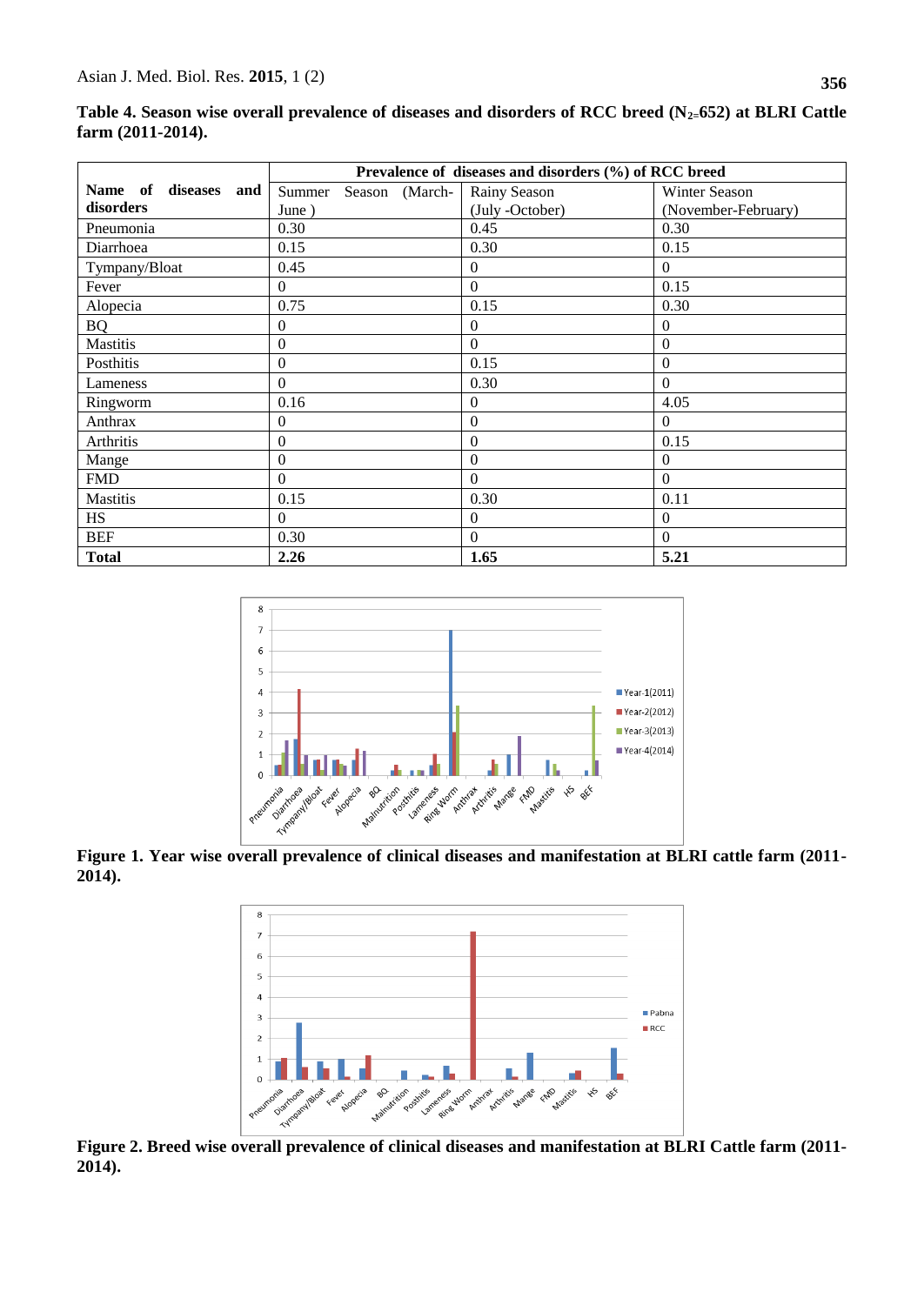

**Figure 3. Season wise overall prevalence of clinical diseases and manifestation of Pabna breed at BLRI cattle farm (2011-2014).**



### **Figure 4. Season wise overall prevalence of clinical diseases and manifestation of RCC breed at BLRI Cattle farm (2011-2014).**

#### **4. Conclusions**

The occurrence of diseases was recorded during clinical examination of sick cattle (Pabna and RCC) at BLRI cattle farm, Savar, Dhaka Bangladesh. From the study, it was observed that the highest prevalence (3.11%) in the farm irrespective of breeds and seasons was for ringworm followed by diarrhoea (1.86%) and pneumonia (0.96%). FMD, BQ, HS and anthrax were not found in this study due to regular proper vaccination and maintenance of strict biosecurity. In case of breed susceptibility, RCC (12.09% prevalence) was more susceptible to the diseases found than Pabna (11.13% prevalence). In respect of season, more prevalence was found in summer season (3.85%) and winter season (5.21%) for Pabna and RCC, respectively. However, it can be mentioned that several diseases and disorders occurred in the BLRI cattle farm but major infectious diseases did not take place owing to improved management of the farm.

#### **Conflict of interest**

None to declare.

## **References**

- Hoque MS and MA Samad, 1996. Prevalence of clinical diseases in dairy cross-bred cows and calves in the urban areas in Dhaka. Bangl. Vet. J., 30: 118-129.
- Hoque MS and MA Samad, 1997. Present status of clinical diseases of goats in the urban areas in Dhaka. Bangl. Vet. J., 31: 35-40.
- Hossain MA , M Shaidullah and MA Ali, 1986. A report on surgical diseases and reproductive disorders recorded at the Veterinary Hospital of Bangladesh Agricultural University, Mymensingh. Bangl. Vet. J., 20: 1-5.

Hossain MI, AKMM Huq and AKMF Huque, 1994. Pathological investigation on buffalo diseases in Bangladesh. III. Survey of buffalo diseases. Bangladesh Veterinarian, 11: 123-127.